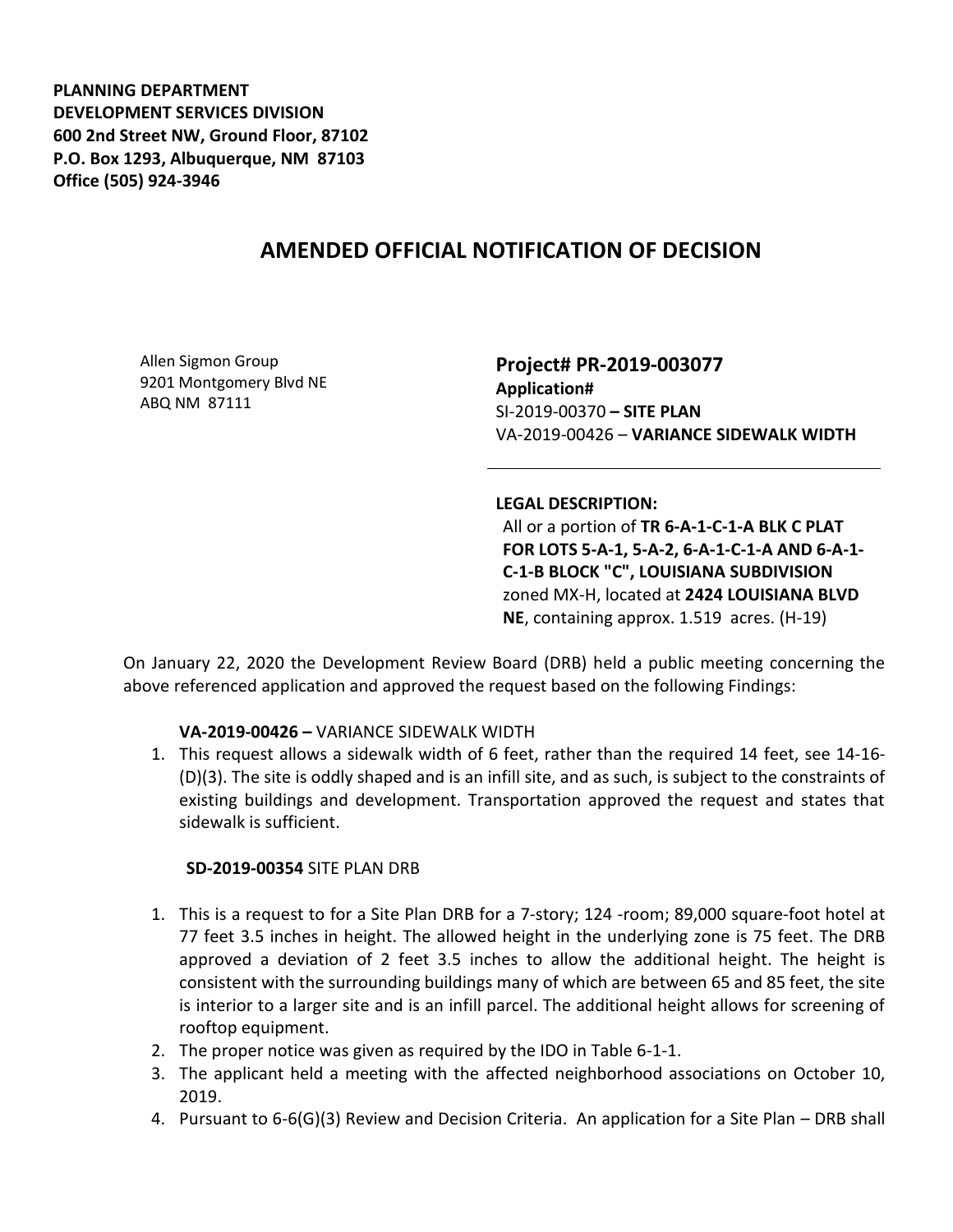be approved if it meets all of the following criteria:

- a. 6-6(G)(3)(a) The Site Plan complies with all applicable provisions of this IDO, the DPM, other adopted City regulations. *Specifically, the height, parking, open space, landscaping and façade meet or exceed the IDO requirements.*
- *b.* 6-6(G)(3)(b) The City's existing infrastructure and public improvements, including but not limited to its street, trail, drainage, and sidewalk systems, have adequate capacity to serve the proposed development. *The site has access to a full range of urban services including utilities, roads, and emergency services. The ABCWUA issued an availability statement for the site. A Traffic Impact Study was not required. A grading and drainage plan for the entire site has been approved by Hydrology.*
- c.  $6-6(G)(3)(c)$  The Site Plan mitigates any significant adverse impacts on the surrounding area to the maximum extent practicable. *The site has significant perimeter landscaping. 8,183 square feet of landscape in proposed and 7021 square feet are required. The proposed building is consistent with the surrounding development. There is no single family residential near the site.*

## **Conditions:**

- 1. This Site Plan is valid 5 years from DRB approval (2-6-2020). An extension may be requested prior to the expiration date.
- 2. Final Sign Off is delegated to: ABCWUA for existing waterline information, adequate easement and shared maintenance agreement, and to Planning to check for transportation items for shared access agreement, sidewalk information, ADA compliance, labeling of curb ramps and clarification of new vs. old infrastructure.
- 3. Once the site plan has all the required signatures, a pdf of the complete signed off set will then be email to the PLNDRS.

APPEAL: If you wish to appeal this decision, you must do so within 15 days of the DRB's decision or by **FEBRUARY 6, 2020.** The date of the DRB's decision is not included in the 15-day period for filing an appeal, and if the 15<sup>th</sup> day falls on a Saturday, Sunday or Holiday, the next working day is considered as the deadline for filing the appeal.

For more information regarding the appeal process, please refer to Section 14-16-6-4(U) of the Integrated Development Ordinance (IDO). A Non-Refundable filing fee will be calculated at the Land Development Coordination Counter and is required at the time the appeal is filed.

You will receive notification if any person files an appeal. If there is no appeal, you can receive Building Permits at any time after the appeal deadline quoted above, provided all conditions imposed at the time of approval have been met. Applicants submitting for building permit prior to the completion of the appeal period do so at their own risk. Successful applicants are reminded that there may be other City regulations of the IDO that must be complied with, even after approval of the referenced application(s).